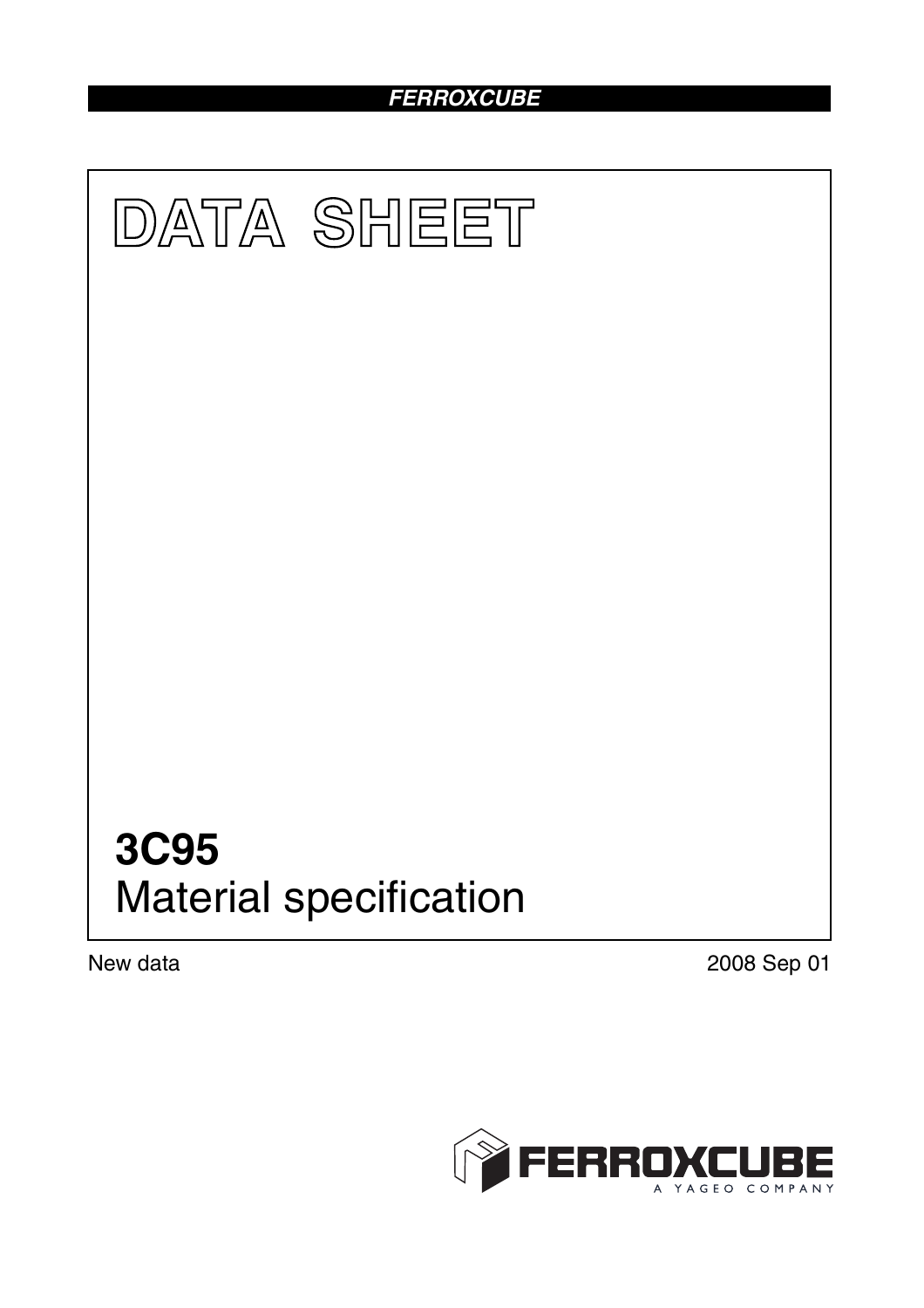## Material specification **3C95**

### **3C95 SPECIFICATIONS**

A low to medium frequency power material with low power losses from 25 to 100 °C for use in power transformers at frequencies up to 0.5 MHz. Especially suited for broad temperature range applications like automotive, lighting and mobile / handheld.

| <b>SYMBOL</b>      | <b>CONDITIONS</b>            | <b>VALUE</b>     | UNIT              |
|--------------------|------------------------------|------------------|-------------------|
| μ <sub>i</sub>     | 25 °C; ≤10 kHz;<br>$0.25$ mT | $3000 \pm 20 \%$ |                   |
| $\mu_{\mathbf{a}}$ | 100 °C; 25 kHz;<br>200 mT    | $\approx 5000$   |                   |
| B                  | 25 °C; 10 kHz;<br>1200 A/m   | $\approx 530$    | mT                |
|                    | 100 °C; 10 kHz;<br>1200 A/m  | $\approx 410$    |                   |
| $P_V$              | 25 °C; 100 kHz;<br>200 mT    | $\approx 350$    | kW/m <sup>3</sup> |
|                    | 100 °C; 100 kHz;<br>200 mT   | $\approx$ 290    |                   |
| ρ                  | DC, 25 °C                    | $\approx 5$      | $\Omega$ m        |
| $T_{\rm C}$        |                              | $\geq$ 215       | °C                |
| density            |                              | $\approx 4800$   | kg/m <sup>3</sup> |





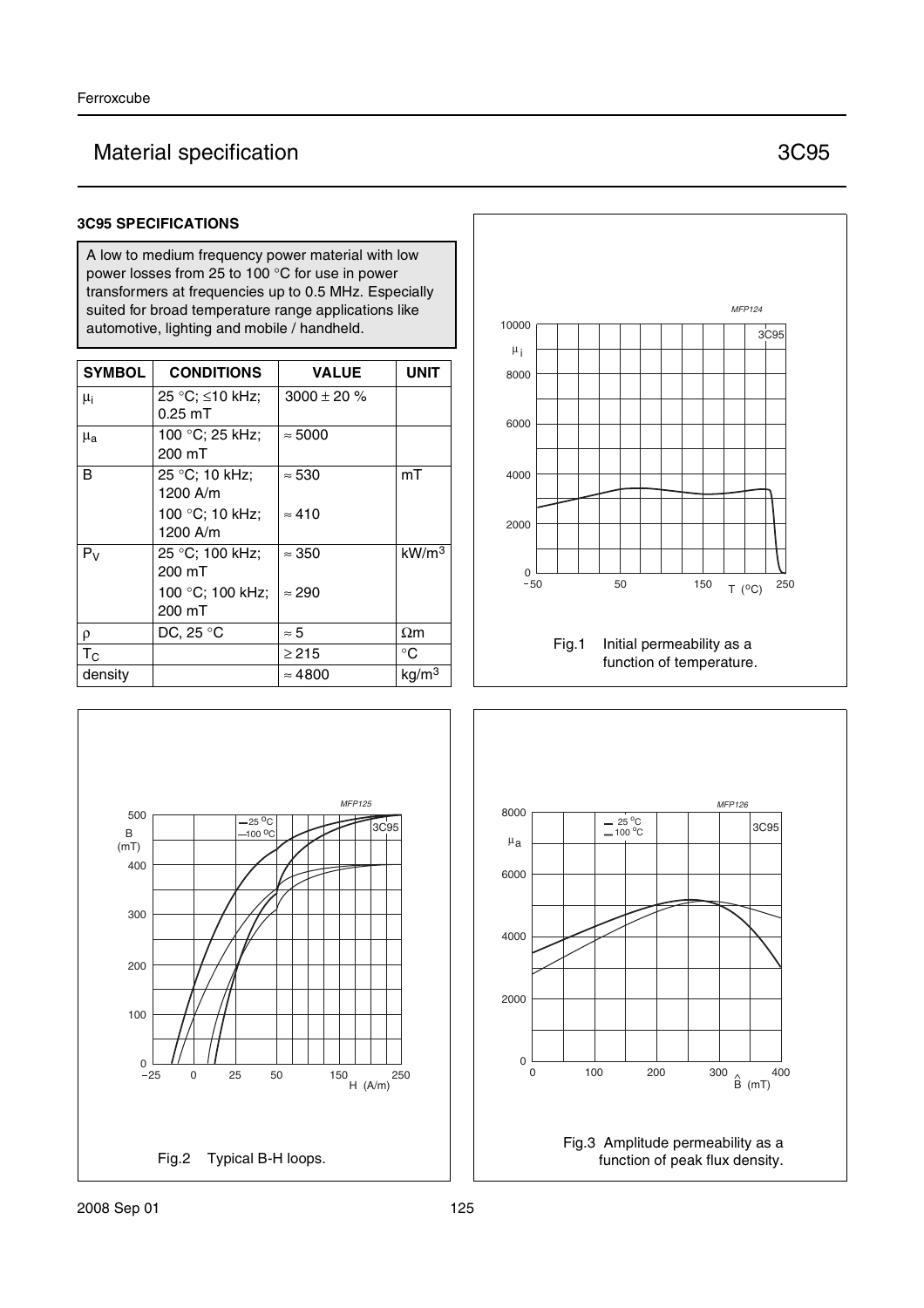## Material specification **3C95**